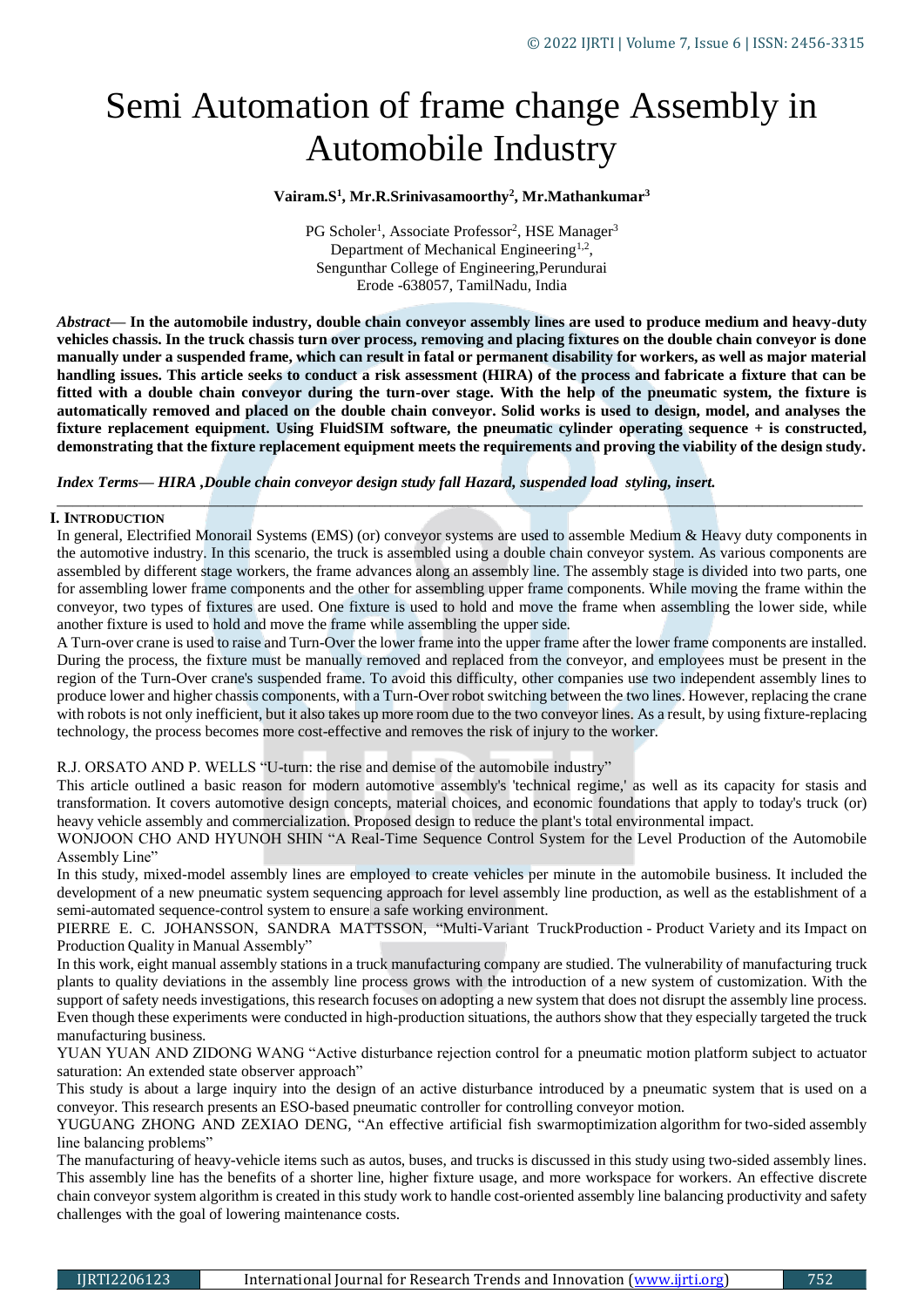#### **II. PROCESS FLOW**



#### **2.0 Problem identification**

In the truck manufacturing sector, an unsafe fixture replacement method resulted in a deadly accident. The Turn-Over crane is used to lift and turn the frame (lower frame into upper frame position). During this procedure, the fixture must be physically removed and replaced from the conveyor, and employees must be present in the region of the suspended frame in the Turn-Over crane. The fixture is then modified for positioning the turned over chassis, which may collapse on the worker. This results in death (or) long-term impairment. The assembly of truck chassis components in this company involves many processes, and then the loading of components up to the finishing process causes issues for workers.

This HIRA study could aid businesses in being more proactive in safeguarding worker safety and health. To get a evaluate the risk and complete study should be conducted. If the RPN value from the risk matrix analysis still indicates an unacceptable or medium risk, a redesign or other improvements should be implemented to lower the risk of prospective accidents. In the turn-over stage, this project seeks to fabricate a fixture replacing equipment that can be fitted with a double chain conveyor. With the use of a pneumatic system, the fixtures are semi-automatically removed and placed on the double chain conveyor, eliminating the need for humans to enter the frame suspended area to replace the fixtures.



#### **Methodology**:

#### HIRA Study

HIRA is an analytical technique that combines technology with worker (or) supervisor expertise to identify a process's likely future failure mechanism and prepare for its elimination. HIRA is a "pre-event" step that requires a collaborative effort (Safety, Maintenance, and Production) to mitigate changes quickly and economically in the manufacturing process. To manage safety concerns, this risk assessment method is applied. After the hazard has been identified and assessed, possible control methods for the safe execution of activities will be recommended. It's a technique that's always evolving. An dangerous operation should be avoided, and a safe execution procedure should be provided.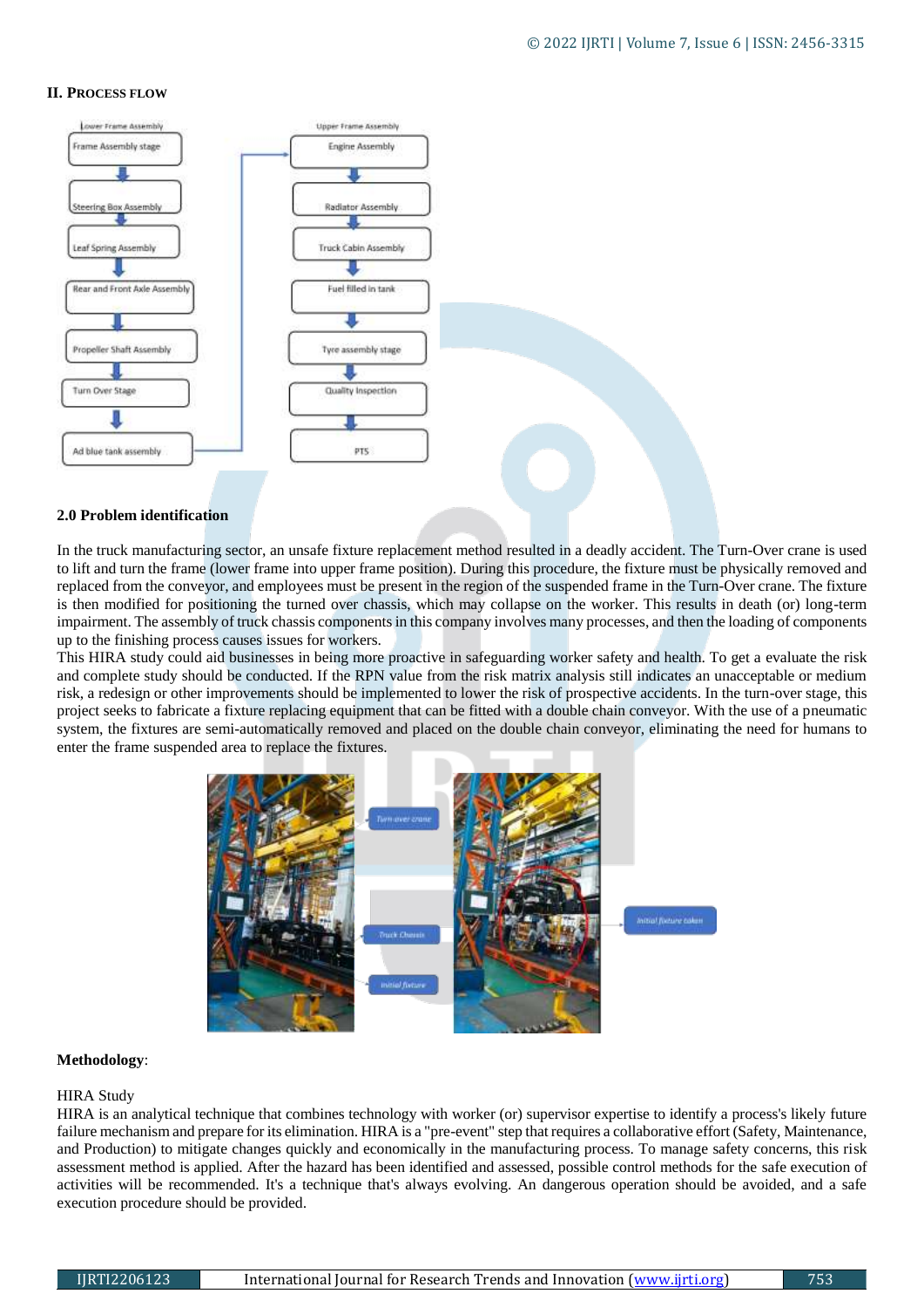| <b>HAZARDS</b>                                                | <b>WHAT IS</b><br>THE RISK<br><b>ASSOCIAT</b><br><b>ED WITH</b><br>THE<br>HAZARD?           | <b>WHAT IS</b><br>THE<br><b>SEVERE</b><br>TY OF<br>THE<br>RISK?    | <b>WHAT IS</b><br>THE<br><b>FROBABILI</b><br>TY:                                             | <b>HOW</b><br><b>MANY</b><br><b>FEOPLE</b><br>ARE:<br><b>LIKELY</b><br>TO BE | ŔР | $18$ FF -<br>LOW.<br>MKDIL | <b>CONTROL MESURES</b>                                                                                                                                     |                                   |         |  |
|---------------------------------------------------------------|---------------------------------------------------------------------------------------------|--------------------------------------------------------------------|----------------------------------------------------------------------------------------------|------------------------------------------------------------------------------|----|----------------------------|------------------------------------------------------------------------------------------------------------------------------------------------------------|-----------------------------------|---------|--|
| <b>IDENTIFI</b><br>ED)                                        | Chiner, III<br>health, Loss<br>of life.<br><b>Property</b><br>Damage.<br>Fire<br>Explosion) | df s is<br>$-5$ if it<br>"Urgest"<br>á.<br>Intolerabl<br>$\bullet$ | <b>LIKELIHOO</b><br><b>DOF THE</b><br><b>OCCURREN</b><br>CE OF THE<br>RISK?<br><b>Rangel</b> | <b>EXPOSED</b><br>OR<br><b>AFFECTE</b><br>D?<br>(Enter the<br>rating only)   | N  | M.<br>HIGH.<br>URGEN<br>T2 | <b>ENGINNEL</b><br>NG<br>CONTROL                                                                                                                           | <b>ADMINISTRATI</b><br>VE CONTROL | PP<br>E |  |
| Holder<br>stippings<br>while<br>moving the<br>assembly.       | <b>Injury</b>                                                                               | 4.                                                                 | Ŧ,                                                                                           | $\pm$                                                                        | 16 | n                          | Moddication.<br>of holding<br>pin, Feneng<br>the machine.                                                                                                  |                                   |         |  |
| Accidental<br>algi of leaf<br>spring while<br>loading         | hijsry.                                                                                     | 311                                                                | x                                                                                            | ă.                                                                           | 38 | 1ť                         | Tackle<br>t.<br>modified for<br><b>Infine</b><br><b>Jeaf</b><br>spring (PEP)<br>Completed<br>2. Row and                                                    |                                   |         |  |
|                                                               |                                                                                             |                                                                    |                                                                                              |                                                                              |    |                            | side<br>frost.<br>igning crane<br>colliding with<br>each other.<br>Rad<br>and<br>cripe<br>notifications<br>required.                                       |                                   |         |  |
| Axle shpinit<br>$f_2f_1$<br>uff.<br>trolley while<br>Instine  | Froperty<br>damage                                                                          | ł                                                                  | 3.                                                                                           | ž.                                                                           | 18 | Ħ                          | Tackle design<br>to:<br>be<br>modified to<br>increase area<br>of contact to<br>avoid.<br>aste<br>falling down                                              |                                   |         |  |
| Accidental<br>ilip of hook<br>no.f<br><b>NEEDS</b><br>person. | tat Insury                                                                                  | Ŧ                                                                  | ā.                                                                                           | ÷.                                                                           | 18 | Ħ                          | Not<br>tentimient<br>taskle<br>(welded)<br>hosk)<br>used<br>lifting<br>for.<br>front and rear<br>axle. Shall be<br>checked and<br>certified for<br>loading |                                   |         |  |

**56 HAZARD IDENTIFICATION AND RISK ASSESSMENT OF TRUCK CHASSIS ASSEMBLY LINE**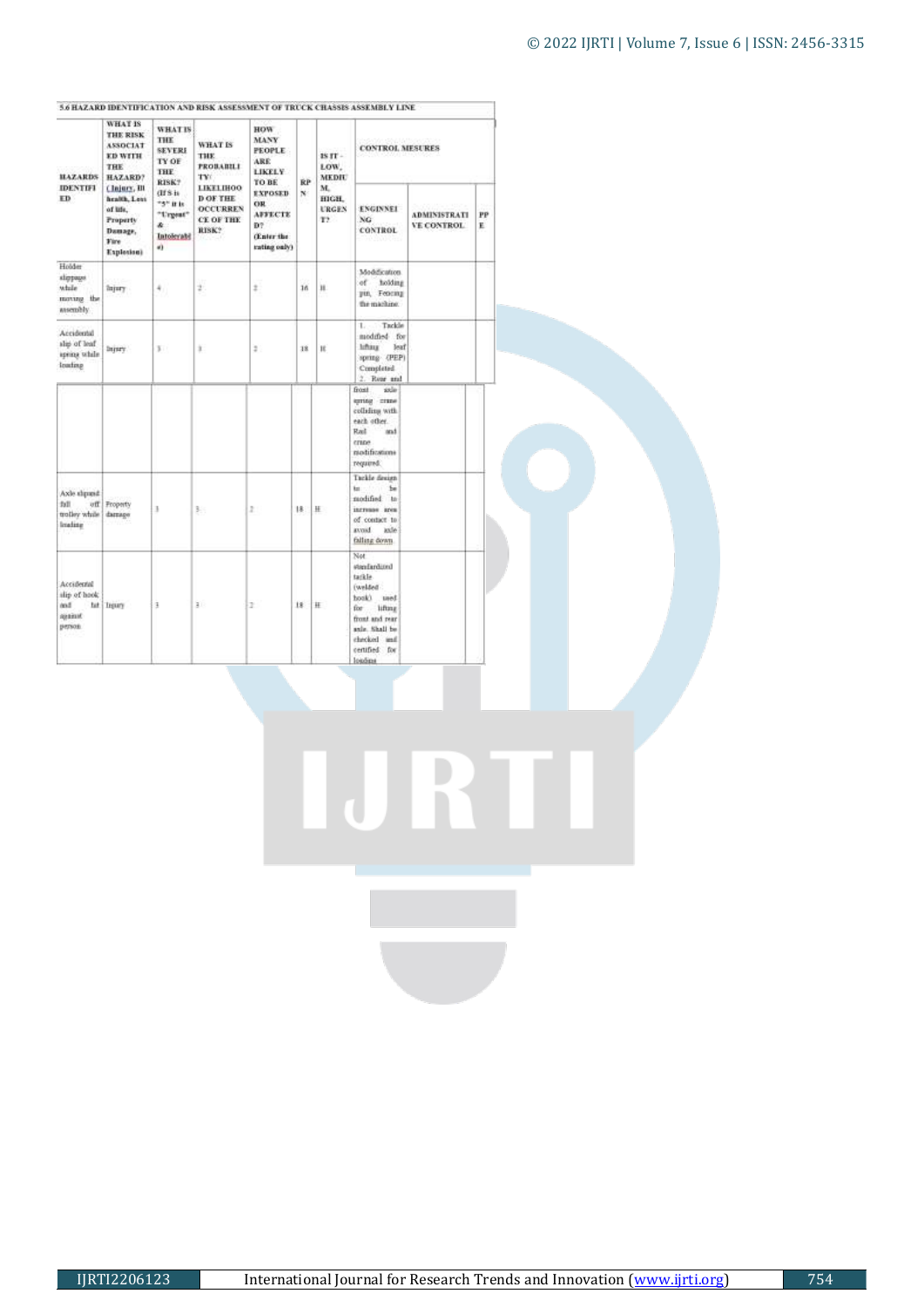|                                                                                                |                                                 |                      |    |                      |    |    | сараслу<br>periodically.                                                                                              |                                                  |
|------------------------------------------------------------------------------------------------|-------------------------------------------------|----------------------|----|----------------------|----|----|-----------------------------------------------------------------------------------------------------------------------|--------------------------------------------------|
| France slip<br>and fall off<br>from tralley<br>utile<br>tonding                                | ä<br>Injury<br>Property<br>damage               | 4                    | s  | 3                    | 36 | Ħ  | Limit switch<br>to be install.<br>on the VIN<br>marking<br>machine rad.                                               |                                                  |
| Exposure to<br>Nome                                                                            | Injury.                                         | $2^+$                | 5: | 2.                   | 20 | H. | Noise.<br>supping                                                                                                     | Job<br>rotation<br>practiced shall be<br>follow. |
| Franculo if<br>milt<br>spindle not lapary<br>Isuzulut<br>from frame                            |                                                 | $\pmb{\varepsilon}$  | Ŧ  | t                    | 24 | Ħ  | Install safety<br>time<br>weitch.<br>cn.<br>the<br>michine.                                                           |                                                  |
| Partial<br>clamping of<br>cylinder<br>trouth sale.<br>leads<br>to:<br>cylinder<br>falling down | æ<br><b>Injury</b><br>Property<br>damage        | $\ddot{4}$           | š. | ž                    | 24 | Ħ  | Automatic<br>craze<br>operation<br>(turn<br>over<br>operation)<br>and<br>evacuation on<br>the stage to be<br>verified |                                                  |
| Hand<br>fingers<br>caught while<br>expanding                                                   | Insury                                          | \$                   | 3  | $\mathfrak{D}$       | 18 | 目  | Rope to be<br>monitored for<br>lifetime and<br>weariness of<br>the belt.                                              |                                                  |
| hoses<br>Är<br>hing on the<br>floor hinders<br>operator<br>movement                            | Injary                                          | \$                   | 3. | $10 - 10$            | 18 | Η  | Air hose hung<br>over<br>stand<br>shall<br>bs<br>install.                                                             |                                                  |
| Accidental<br>shp.<br>of.<br>torgise<br>nachine<br>while<br>operating                          | Injury                                          | $\ddot{\phantom{a}}$ | š. | 'n.                  | 24 | B  | Wire<br>mesh<br>cover install<br>over the<br>spisdle.<br>avoid.<br>accidents and<br>sear<br>ttias<br>incidents.       | to                                               |
| Fatal<br>(or)Insury to<br>workers due<br>to chassis<br>turn-over<br>process<br>during.         | Injury, Loss<br>of life &<br>Property<br>damage | š                    | ¥  | $\frac{1}{\epsilon}$ | 30 | U  | Design and<br>fabrication of<br>fixture<br>терівсти:<br>squpment                                                      |                                                  |

# 3. **Propesed Fixture replacing Equipment**

Exciting Method: The fixture is taken and replaced from the double chain conveyor done in manually.

 Proposed Fixture Replacing: The fixtures have automatically taken and replacing into double chain conveyor withthe help of fixture replacing equipment, without manpower.



Fig.3. Fixture replacing equipment Fig.3.1 Doble chain Conveyor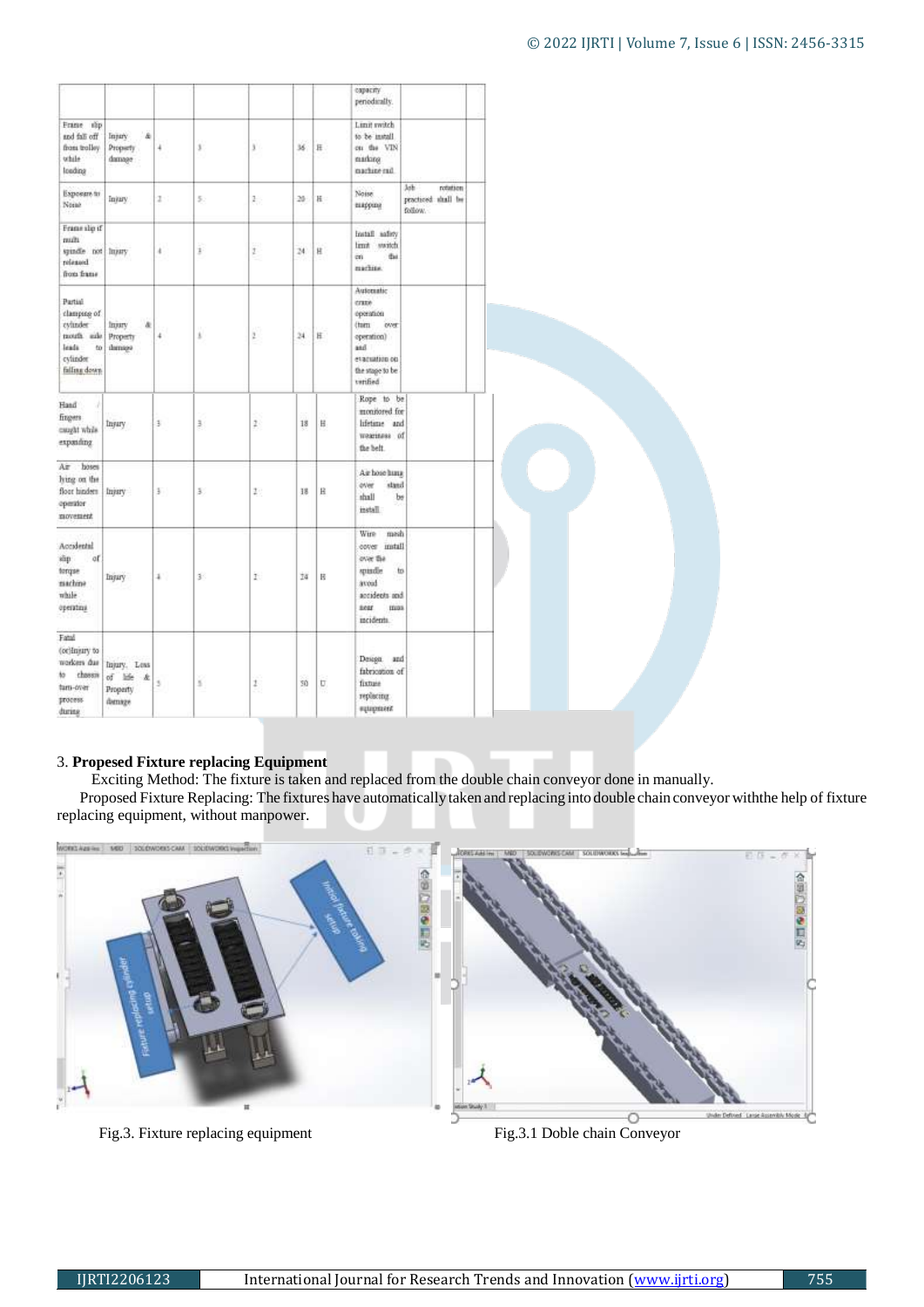

#### *Design of Pneumatic Circuit*

A fixture that will be used to replace equipment in an experimental setup sequence that will be simulated using the FluidSIM programme

+ -> indicates forward direction

- -> indicates reverse direction

Description of the components of fixture replacing equipment simulation on thesoftware



Fig 3.2 Pneumatic circuit sequence A+A-B+B-

#### **4.WORKING PRINCIPLE**

Pneumatic cylinders, gear motors, pneumatic switches, 5/2 pneumatic valves, and pneumatic hose kit are all used in this project. Two pneumatic cylinder systems for removing the lower frame fixture and two pneumatic cylinder systems for installing the top frame fixture on the conveyor are employed in total. Each pneumatic cylinder is equipped with supports to keep it from swaying during operation. After the fixture has been hoisted by the pneumatic arm, a gear motor is employed to spin it for around 90 degrees. Each gear motor is encased by a rectangular arrangement that is pushed into the piston to prevent damage from rapid movement. A shaft and bush are utilized above the pneumatic cylinder to prevent misalignment of the gear motor configuration for cylinder motions. The motor shaft is connected to the fixture holding platform. As a result, the motor shaft rotates in tandem with the platform. Switch control is used to operate the pneumatic arm and gear motor. As a result, the fixture's ascent, rotation, and downward motion are all smooth and jerk-free.